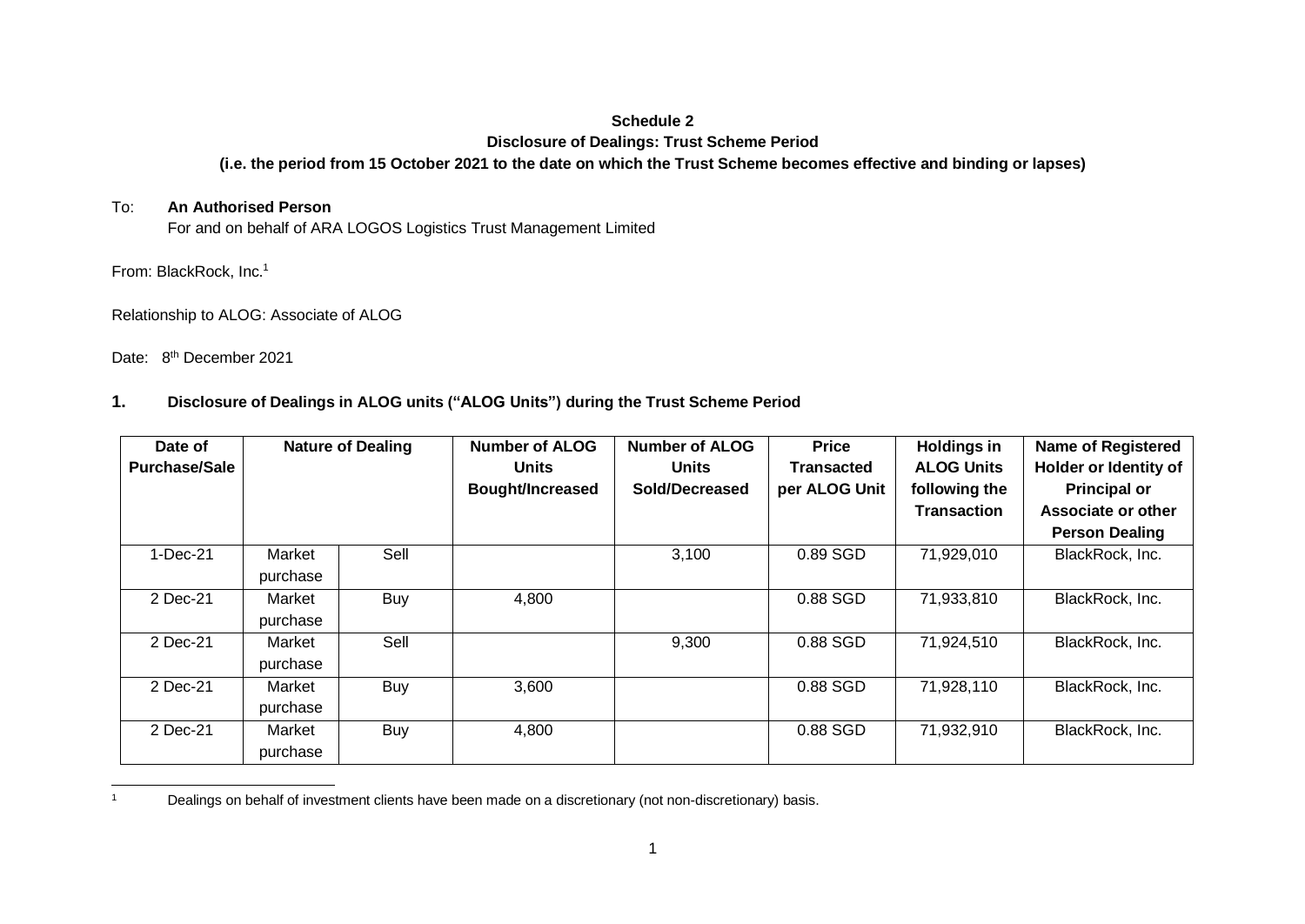| 2 Dec-21     | Stock loan | Loan out   |         | 86,800 | N/A        | 71,846,110 | BlackRock, Inc. |
|--------------|------------|------------|---------|--------|------------|------------|-----------------|
| 2 Dec-21     | In-specie  | In         | 70,400  |        | N/A        | 71,916,510 | BlackRock, Inc. |
|              | transfer   |            |         |        |            |            |                 |
| 3-Dec-21     | Market     | <b>Buy</b> | 82,100  |        | 0.8852 SGD | 71,998,610 | BlackRock, Inc. |
|              | purchase   |            |         |        |            |            |                 |
| 3-Dec-21     | In-specie  | Out        |         | 4,400  | N/A        | 71,994,210 | BlackRock, Inc. |
|              | transfer   |            |         |        |            |            |                 |
| 6-Dec-21     | Market     | <b>Buy</b> | 4,800   |        | 0.885 SGD  | 71,999,010 | BlackRock, Inc. |
|              | purchase   |            |         |        |            |            |                 |
| 6-Dec-21     | Market     | Sell       |         | 4,800  | 0.885 SGD  | 71,994,210 | BlackRock, Inc. |
|              | purchase   |            |         |        |            |            |                 |
| 6-Dec-21     | Market     | <b>Buy</b> | 518,000 |        | 0.8849 SGD | 72,512,210 | BlackRock, Inc. |
|              | purchase   |            |         |        |            |            |                 |
| 6-Dec-21     | In-specie  | Out        |         | 6,300  | N/A        | 72,505,910 | BlackRock, Inc. |
|              | transfer   |            |         |        |            |            |                 |
| 7-Dec-21     | Market     | Sell       |         | 18,600 | 0.88 SGD   | 72,487,310 | BlackRock, Inc. |
|              | purchase   |            |         |        |            |            |                 |
| 7-Dec-21     | Market     | Sell       |         | 18,600 | 0.88 SGD   | 72,468,710 | BlackRock, Inc. |
|              | purchase   |            |         |        |            |            |                 |
| $7 - Dec-21$ | Market     | Buy        | 7,200   |        | 0.88 SGD   | 72,475,910 | BlackRock, Inc. |
|              | purchase   |            |         |        |            |            |                 |
| 7-Dec-21     | Market     | <b>Buy</b> | 1,300   |        | 0.88 SGD   | 72,477,210 | BlackRock, Inc. |
|              | purchase   |            |         |        |            |            |                 |
| 7-Dec-21     | In-specie  | In         | 4,500   |        | N/A        | 72,481,710 | BlackRock, Inc. |
|              | transfer   |            |         |        |            |            |                 |

BlackRock, Inc. owns or controls **72,481,710** ALOG Units after the dealings reported above, representing approximately **4.99**% of the total number of issued ALOG Units<sup>2</sup>.

<sup>&</sup>lt;sup>2</sup> Based on 1,452,179,433 ALog Units outstanding as at the date hereof.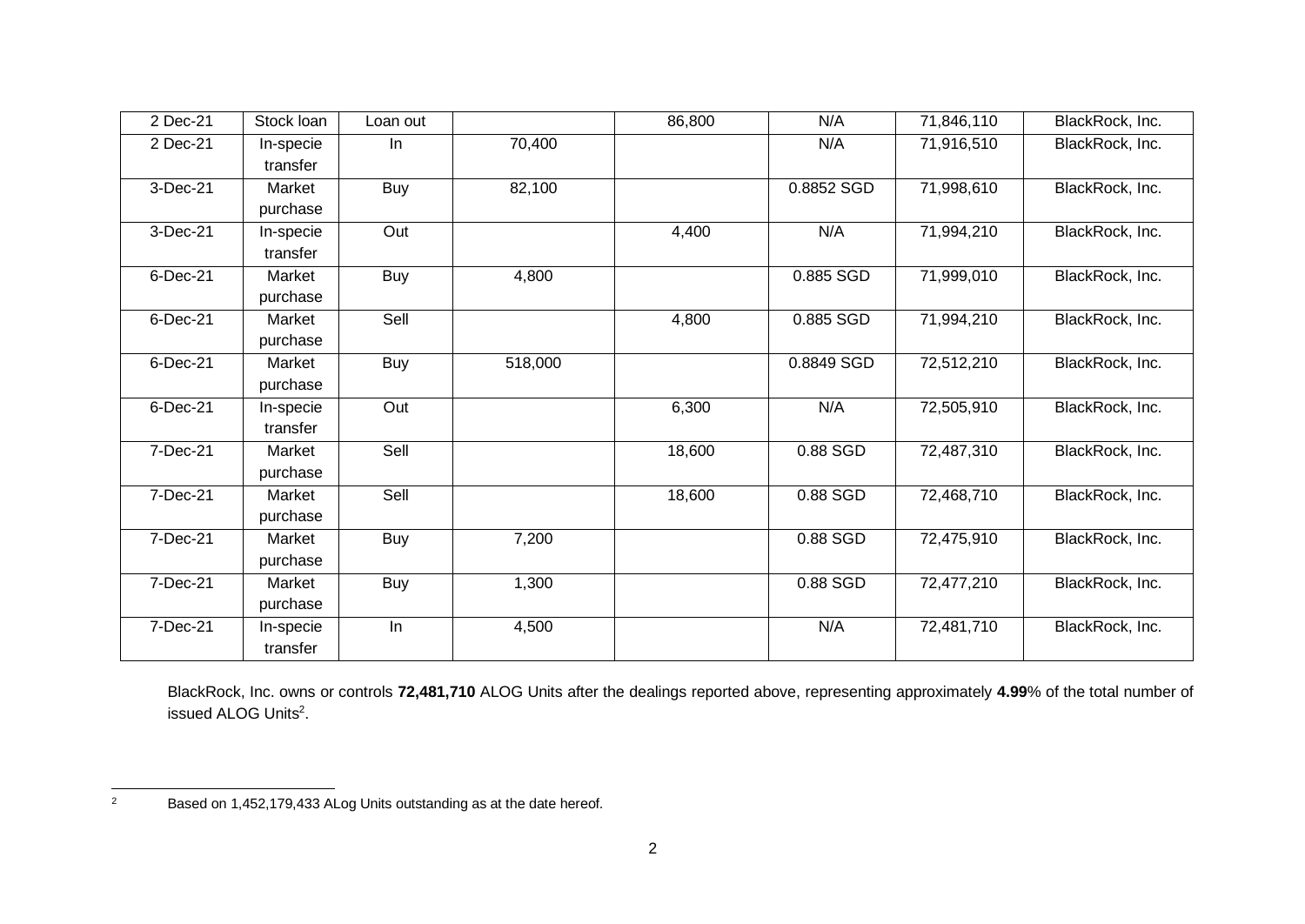# **2. Disclosure of Dealings in ESR-REIT units ("ESR-REIT Units") during the Trust Scheme Period**

| Date of              | <b>Nature of Dealing</b> |            | <b>Number of ESR-</b> | <b>Number of ESR-</b> | <b>Price</b>          | <b>Holdings in</b>     | <b>Name of Registered</b> |
|----------------------|--------------------------|------------|-----------------------|-----------------------|-----------------------|------------------------|---------------------------|
| <b>Purchase/Sale</b> |                          |            | <b>REIT Units</b>     | <b>REIT Units</b>     | <b>Transacted per</b> | <b>ESR-REIT</b>        | Holder or Identity of     |
|                      |                          |            | Bought/Increased      | Sold/Decreased        | <b>ESR-REIT Unit</b>  | <b>Units following</b> | <b>Principal or</b>       |
|                      |                          |            |                       |                       |                       | the                    | <b>Associate or other</b> |
|                      |                          |            |                       |                       |                       | <b>Transaction</b>     | <b>Person Dealing</b>     |
| $1-Dec-21$           | Market                   | Buy        | 200,000               |                       | 0.475 SGD             | 133,268,938            | BlackRock, Inc.           |
|                      | purchase                 |            |                       |                       |                       |                        |                           |
| 1-Dec-21             | Stock loan               | Return     | 151,400               |                       | N/A                   | 133,420,338            | BlackRock, Inc.           |
| 2-Dec-21             | Market                   | Buy        | 10,100                |                       | 0.475 SGD             | 133,430,438            | BlackRock, Inc.           |
|                      | purchase                 |            |                       |                       |                       |                        |                           |
| $2$ -Dec-21          | Market                   | Buy        | 84,700                |                       | 0.4787 SGD            | 133,515,138            | BlackRock, Inc.           |
|                      | purchase                 |            |                       |                       |                       |                        |                           |
| $2$ -Dec-21          | Market                   | Buy        | 10,100                |                       | 0.475 SGD             | 133,525,238            | BlackRock, Inc.           |
|                      | purchase                 |            |                       |                       |                       |                        |                           |
| 2-Dec-21             | Market                   | <b>Buy</b> | 8,000                 |                       | 0.475 SGD             | 133,533,238            | BlackRock, Inc.           |
|                      | purchase                 |            |                       |                       |                       |                        |                           |
| $2$ -Dec-21          | Market                   | Sell       |                       | 19,500                | 0.475 SGD             | 133,513,738            | BlackRock, Inc.           |
|                      | purchase                 |            |                       |                       |                       |                        |                           |
| $2$ -Dec-21          | In-specie                | In         | 66,000                |                       | N/A                   | 133,579,738            | BlackRock, Inc.           |
|                      | transfer                 |            |                       |                       |                       |                        |                           |
| $2$ -Dec-21          | Stock loan               | Loan out   |                       | 147,900               | N/A                   | 133,431,838            | BlackRock, Inc.           |
| 3-Dec-21             | Market                   | Buy        | 171,800               |                       | 0.4773 SGD            | 133,603,638            | BlackRock, Inc.           |
|                      | purchase                 |            |                       |                       |                       |                        |                           |
| $3-Dec-21$           | Market                   | <b>Buy</b> | 2,400                 |                       | 0.475 SGD             | 133,606,038            | BlackRock, Inc.           |
|                      | purchase                 |            |                       |                       |                       |                        |                           |
| 3-Dec-21             | In-specie                | Out        |                       | 9,200                 | N/A                   | 133,596,838            | BlackRock, Inc.           |
|                      | transfer                 |            |                       |                       |                       |                        |                           |
| 3-Dec-21             | Stock loan               | Return     | 58,637                |                       | N/A                   | 133,655,475            | BlackRock, Inc.           |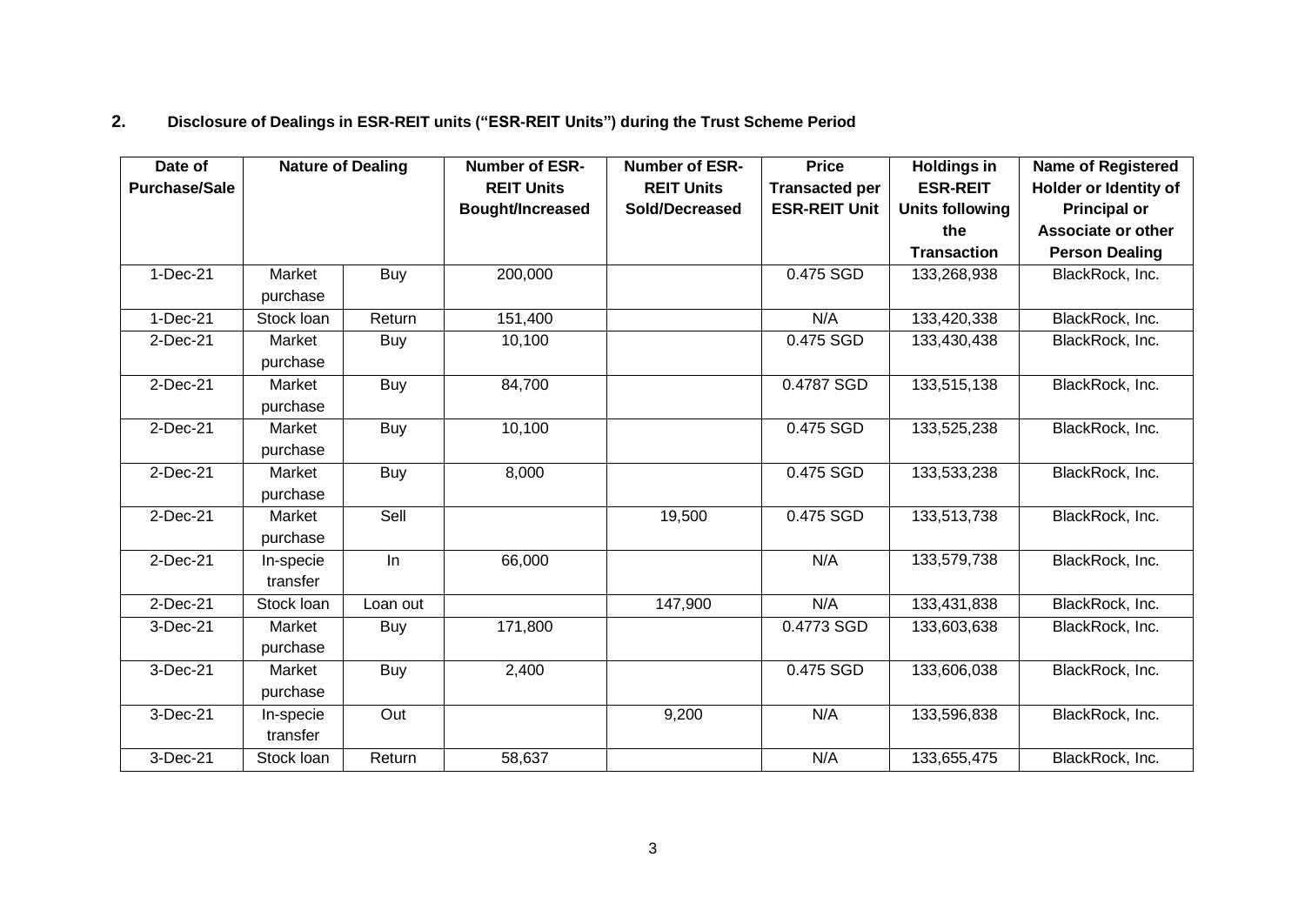| 6-Dec-21 | Market     | Sell       |           | 10,100 | 0.48 SGD   | 133,645,375   | BlackRock, Inc. |
|----------|------------|------------|-----------|--------|------------|---------------|-----------------|
|          | purchase   |            |           |        |            |               |                 |
| 6-Dec-21 | Market     | Buy        | 10,100    |        | 0.48 SGD   | 133,655,475   | BlackRock, Inc. |
|          | purchase   |            |           |        |            |               |                 |
| 6-Dec-21 | Market     | <b>Buy</b> | 1,585,600 |        | 0.4804 SGD | 135,241,075   | BlackRock, Inc. |
|          | purchase   |            |           |        |            |               |                 |
| 6-Dec-21 | In-specie  | Out        |           | 14,400 | N/A        | 135,226,675   | BlackRock, Inc. |
|          | transfer   |            |           |        |            |               |                 |
| 6-Dec-21 | Stock loan | Return     | 305,465   |        | N/A        | 135,532,140   | BlackRock, Inc. |
| 7-Dec-21 | Market     | Sell       |           | 39,000 | 0.485 SGD  | 135,493,140   | BlackRock, Inc. |
|          | purchase   |            |           |        |            |               |                 |
| 7-Dec-21 | Market     | Buy        | 1,667,100 |        | 0.485 SGD  | 137,160,240   | BlackRock, Inc. |
|          | purchase   |            |           |        |            |               |                 |
| 7-Dec-21 | Market     | Sell       |           | 39,000 | 0.485 SGD  | 137, 121, 240 | BlackRock, Inc. |
|          | purchase   |            |           |        |            |               |                 |
| 7-Dec-21 | Market     | Buy        | 16,000    |        | 0.485 SGD  | 137, 137, 240 | BlackRock, Inc. |
|          | purchase   |            |           |        |            |               |                 |
| 7-Dec-21 | Market     | Buy        | 857,500   |        | 0.485 SGD  | 137,994,740   | BlackRock, Inc. |
|          | purchase   |            |           |        |            |               |                 |
| 7-Dec-21 | Market     | Buy        | 2,700     |        | 0.485 SGD  | 137,997,440   | BlackRock, Inc. |
|          | purchase   |            |           |        |            |               |                 |
| 7-Dec-21 | In-specie  | In         | 9,500     |        | N/A        | 138,006,940   | BlackRock, Inc. |
|          | transfer   |            |           |        |            |               |                 |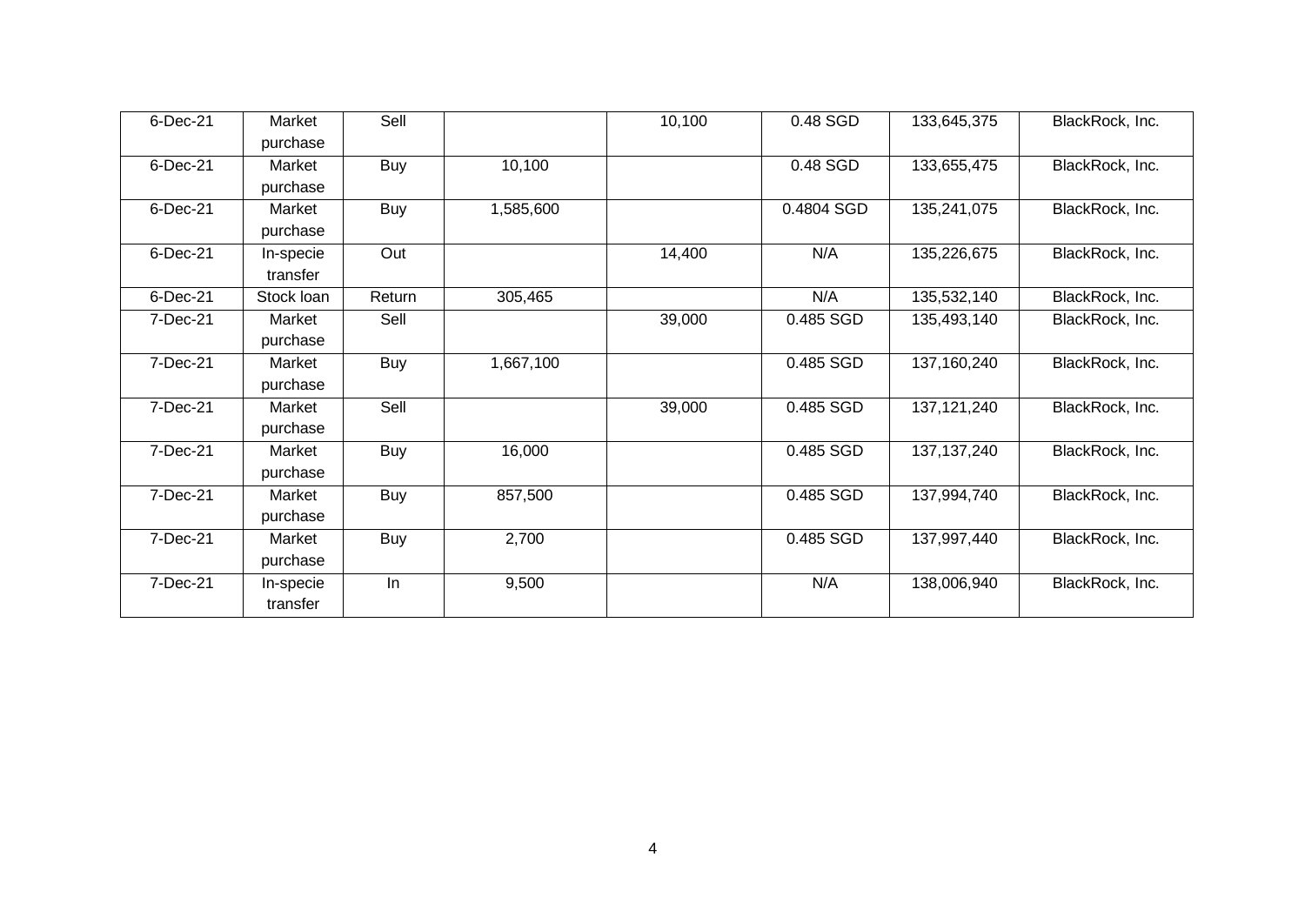BlackRock, Inc. owns or controls **138,006,940** ESR-REIT Units after the dealings reported above, representing approximately **3.44**% of the total number of issued ESR-REIT Units<sup>3</sup>.

**3. Disclosure of Dealings in Convertible Securities, Warrants, Options and Derivatives in respect of ALOG Units ("Relevant ALOG Securities") during the Trust Scheme Period**

| Date of<br>Transaction <sup>(1)</sup> |                                                      | <b>Nature of Transaction (Buy / Sell</b><br>/ Settlement) | Number $(2)$ of<br>Reference<br><b>ALOG Units</b> | Exercise Date /<br><b>Maturity Date /</b><br><b>Closing-Out</b><br>$Date^{(3)}$ | <b>Price per ALOG</b><br>Unit $(4)$ | <b>Holdings and</b><br><b>Resultant</b><br>Percentage (%)<br>in ALOG Units<br>following<br><b>Transaction</b>                                                               | Name of<br><b>Registered</b><br><b>Holder or</b><br><b>Identity of</b><br><b>Principal or</b><br>Associate or<br>other Person<br><b>Dealing</b> |
|---------------------------------------|------------------------------------------------------|-----------------------------------------------------------|---------------------------------------------------|---------------------------------------------------------------------------------|-------------------------------------|-----------------------------------------------------------------------------------------------------------------------------------------------------------------------------|-------------------------------------------------------------------------------------------------------------------------------------------------|
| 7-Dec-21                              | Contract for<br>difference<br>(cash-settled<br>only) | <b>Buy</b>                                                | 8,500                                             |                                                                                 | 0.8861 SGD                          | See Question 1<br>above – this<br>Transaction<br>does not result<br>in a change in<br>holdings in<br>ALOG Units, on<br>the basis that<br>the Transaction<br>is cash-settled | BlackRock, Inc.                                                                                                                                 |
| 7-Dec-21                              |                                                      | <b>Buy</b>                                                | 1,700                                             |                                                                                 | 0.8861 SGD                          |                                                                                                                                                                             | BlackRock, Inc.                                                                                                                                 |
| 7-Dec-21                              |                                                      | <b>Buy</b>                                                | 25,600                                            | N/A                                                                             | 0.8861 SGD                          |                                                                                                                                                                             | BlackRock, Inc.                                                                                                                                 |

(1) In respect of derivatives, this would be the date of entering into or closing out of the derivative.

 $(2)$  In respect of derivatives, this would be the number of reference securities to which they relate.

 $(3)$  In respect of derivatives, this would be the maturity date of such derivatives.

 $(4)$  In respect of derivatives, this would be the reference price of such derivatives.

<sup>&</sup>lt;sup>3</sup> Based on 4,012,297,353 ESR-REIT Units outstanding as at the date hereof.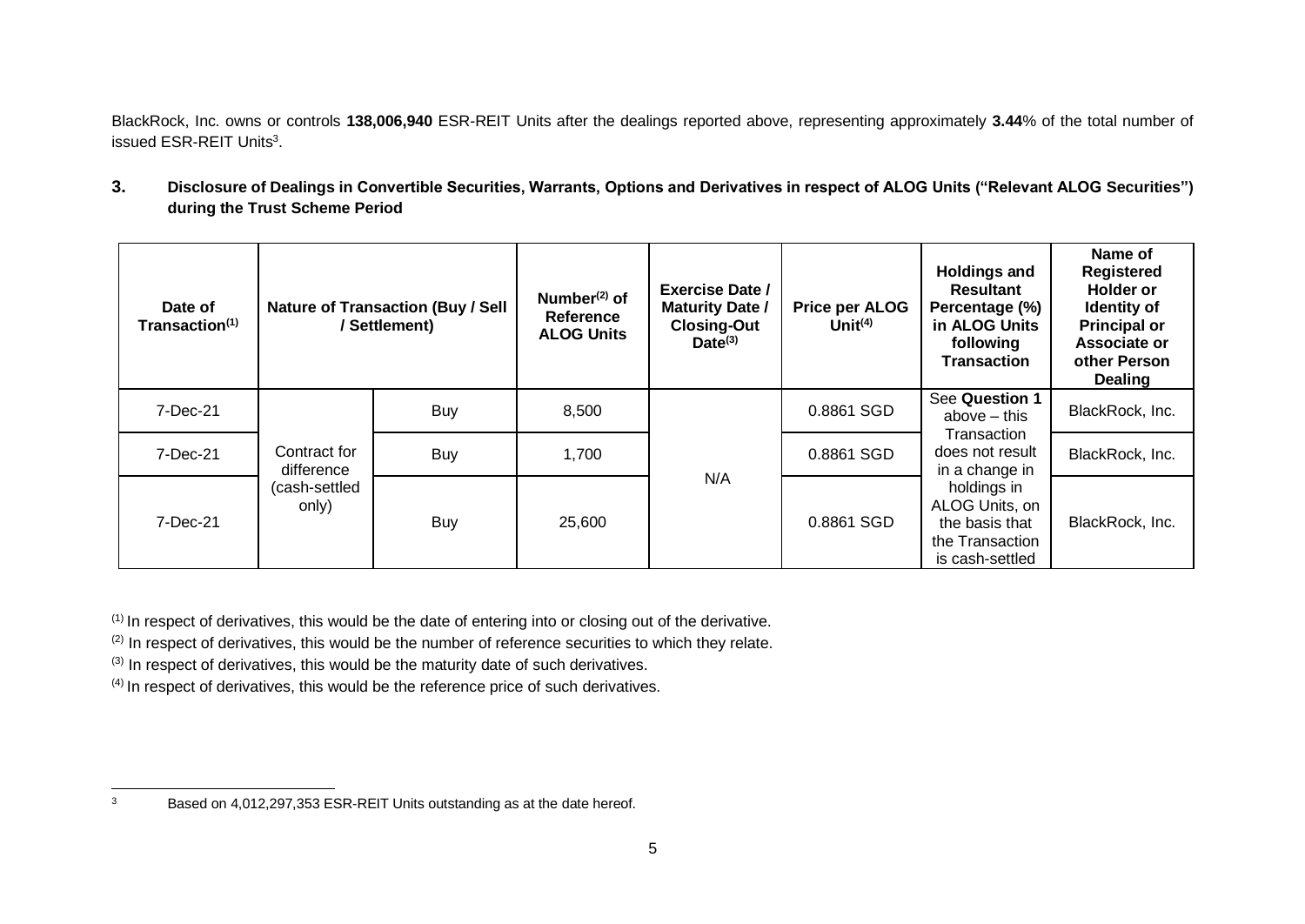**Other arrangements in relation to ALOG Units or Relevant ALOG Securities (if applicable): N/A** 

**4. Disclosure of Dealings in Convertible Securities, Warrants, Options and Derivatives in respect of ESR-REIT Units ("Relevant ESR-REIT Securities") during the Trust Scheme Period**

| Date of                    |                   | Nature of Transaction (Buy / Sell / | Number $(2)$ of       | <b>Exercise Date /</b> | Price per ESR-      | <b>Holdings and</b> | Name of             |
|----------------------------|-------------------|-------------------------------------|-----------------------|------------------------|---------------------|---------------------|---------------------|
| Transaction <sup>(1)</sup> |                   | Settlement)                         | <b>Reference ESR-</b> | <b>Maturity Date /</b> | <b>REIT Unit(4)</b> | <b>Resultant</b>    | Registered          |
|                            |                   |                                     | <b>REIT Units</b>     | <b>Closing-Out</b>     |                     | Percentage (%)      | <b>Holder or</b>    |
|                            |                   |                                     |                       | $Date^{(3)}$           |                     | in ESR-REIT         | Identity of         |
|                            |                   |                                     |                       |                        |                     | Units following     | <b>Principal or</b> |
|                            |                   |                                     |                       |                        |                     | <b>Transaction</b>  | Associate or        |
|                            |                   |                                     |                       |                        |                     |                     | other Person        |
|                            |                   |                                     |                       |                        |                     |                     | <b>Dealing</b>      |
| 2-Dec-21                   | Contract for      | Buy                                 | 38,900                |                        | 0.4782 SGD          | See Question 2      | BlackRock, Inc.     |
|                            | difference (cash- |                                     |                       |                        |                     | above $-$ this      |                     |
| $2$ -Dec-21                | settled only)     | Buy                                 | 22,600                |                        | 0.4787 SGD          | Transaction         | BlackRock, Inc.     |
| 2-Dec-21                   |                   | Buy                                 | 17,500                |                        | 0.4777 SGD          | does not result     | BlackRock, Inc.     |
|                            |                   |                                     |                       | N/A                    |                     | in a change in      |                     |
| 3-Dec-21                   |                   | <b>Buy</b>                          | 12,100                |                        | 0.4794 SGD          | holdings in ESR-    | BlackRock, Inc.     |
|                            |                   |                                     |                       |                        |                     | REIT Units, on      |                     |
|                            |                   |                                     |                       |                        |                     | the basis that      |                     |
|                            |                   |                                     |                       |                        |                     | the Transaction     |                     |
|                            |                   |                                     |                       |                        |                     | is cash-settled     |                     |

 $(1)$  In respect of derivatives, this would be the date of entering into or closing out of the derivative.

 $(2)$  In respect of derivatives, this would be the number of reference securities to which they relate.

(3) In respect of derivatives, this would be the maturity date of such derivatives.

(4) In respect of derivatives, this would be the reference price of such derivatives.

#### **Other arrangements in relation to ESR-REIT Units or Relevant ESR-REIT Securities (if applicable): N/A**